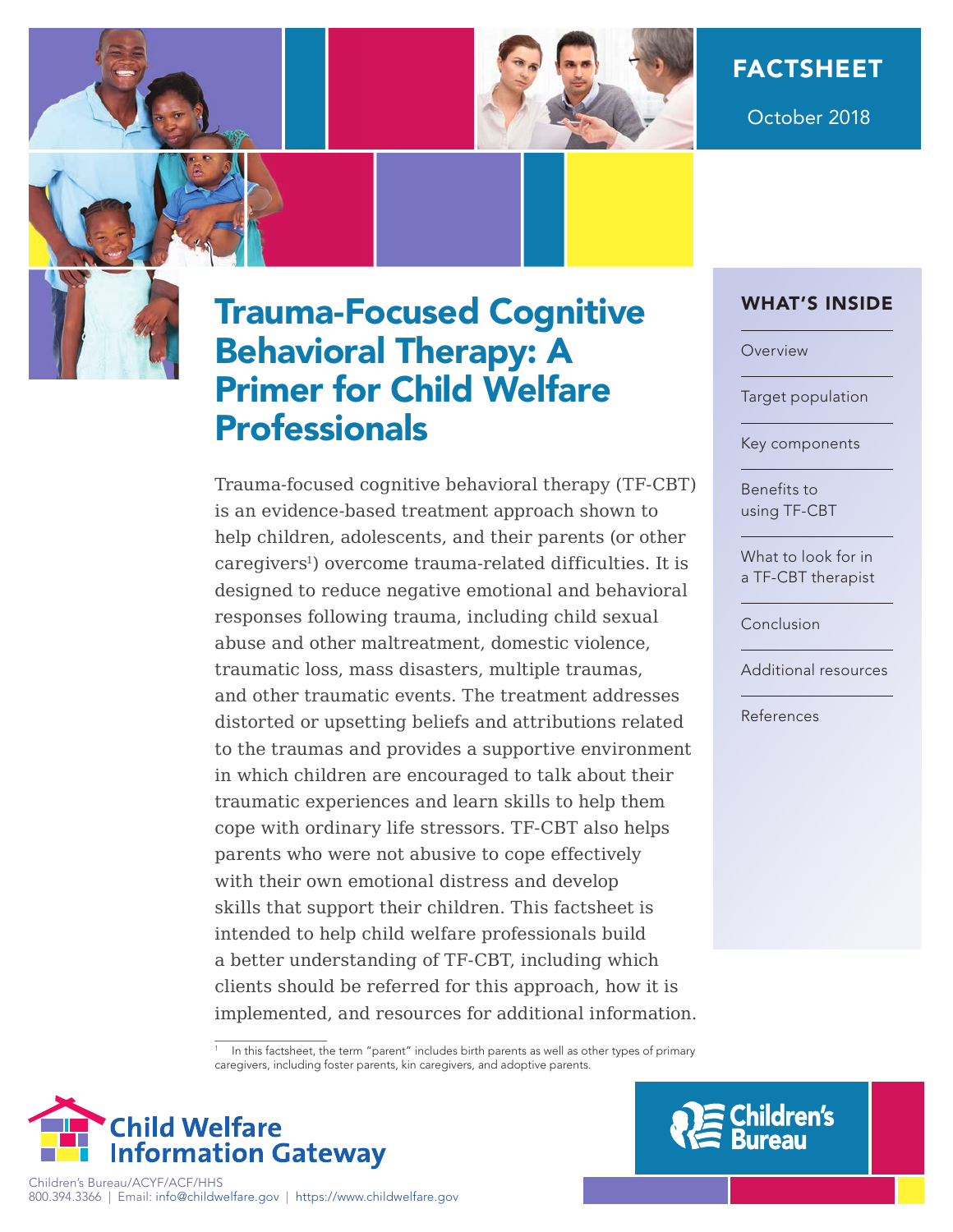### <span id="page-1-0"></span>**Overview**

In the immediate as well as long-term aftermath of exposure to trauma, including child maltreatment, children are at risk of developing significant emotional, behavioral, and other difficulties. Examples of these harmful effects include depression, substance use, posttraumatic stress disorder (PTSD) symptoms (e.g., upsetting and unwanted memories of the experience, avoidance, emotional numbing, hyperarousal), mood and anxiety disorders, suicide attempts, heightened cortisol levels, and involvement with the justice system (Simonich et al., 2015). Victims also may experience maladaptive or unhelpful beliefs and attributions (e.g., feeling powerlessness, believing they are responsible for the abuse).

TF-CBT is an evidence-based treatment that helps children address the negative effects of trauma, including processing their traumatic memories, overcoming problematic thoughts and behaviors, and developing effective coping and interpersonal skills. It also includes a treatment component for parents or other caregivers who were not abusive. Parents can learn skills related to stress management, positive parenting, behavior management, and effective communication.

TF-CBT combines elements drawn from multiple approaches and theories:

- Cognitive therapy, which aims to change behavior by addressing a person's thoughts or perceptions, particularly those thinking patterns that create distorted or unhelpful views
- **Behavioral therapy, which focuses on modifying** habitual responses (e.g., anger, fear) to nondangerous situations or stimuli
- **Family therapy, which examines patterns of interactions** among family members to identify and alleviate problems
- Attachment theory, which emphasizes the importance of the parent-child relationship
- Developmental neurobiology, which provides insight on the developing brain during childhood

The Children's Bureau does not endorse any specific treatment or therapy. Before referring to or implementing a specific type of therapy in your community, consider its appropriateness based on families' needs, resource availability, and fit within the current service delivery system.

#### Target Population

Appropriate candidates for this treatment include the following:

- Children and adolescents (ages 3–18) who remember being exposed to at least one trauma (e.g., child maltreatment, community violence, traumatic loss of a loved one) and who experience the following:
	- PTSD symptoms
	- Elevated levels of depression, anxiety, shame, or other dysfunctional abuse-related feelings, thoughts, or developing beliefs
	- Trauma-related behavioral problems, including ageinappropriate sexual behaviors
- **•** Nonoffending parents or other caregivers

TF-CBT has demonstrated effectiveness in a variety of environments (e.g., clinical settings, foster care, schools, in-home), with children and families from diverse cultural backgrounds, and for individuals experiencing different trauma types (e.g., physical or sexual abuse, domestic violence, disaster, traumatic grief), including multiple trauma types or exposures (Cohen & Mannarino, 2015).

TF-CBT may not be appropriate or may need to be modified for the following populations:

• Children and adolescents whose primary problems include serious conduct problems (e.g., aggressive or destructive behaviors) or other significant behavioral problems that existed prior to the traumatic events and who may respond better to an approach that focuses on overcoming these problems first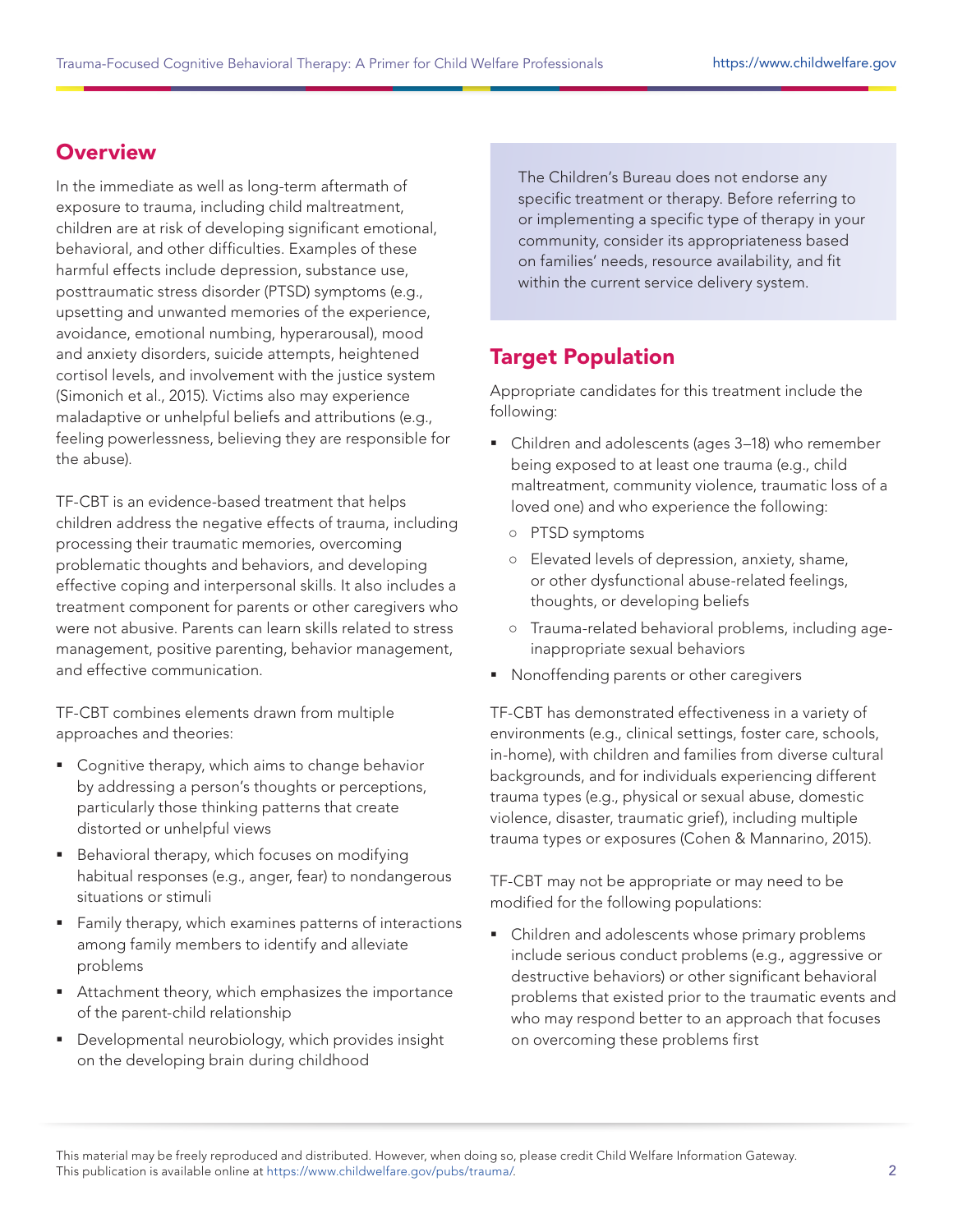- <span id="page-2-0"></span> Children who inappropriately or illegally use substances on an extensive basis
- **Children who are acutely suicidal**
- Adolescents who are currently exhibiting serious cutting behaviors or engaging in other parasuicidal behavior (i.e., nonfatal self-harming behavior)

It is important to conduct meaningful assessments of children who may be candidates for TF-CBT to ensure they fit the profile of those in the target population and therefore benefit from this intervention.

## Key Components

TF-CBT is a short-term treatment typically provided in 12 to 16 weekly sessions, although the number of sessions can be increased to 25 for youth who present with complex trauma (Cohen, Mannarino, & Deblinger, 2017). Most sessions last approximately 60 minutes, with the child and parent separately seeing the therapist for about 30 minutes each. There are some conjoint sessions in TF-CBT, particularly later in the treatment when the child shares his or her trauma narrative with the parent. TF-CBT is usually completed within 4–6 months. Some children may benefit from additional services once the traumaspecific impact has been resolved.

Each individual session is designed to build the therapeutic relationship while providing education, skills, and a safe environment in which to address and process traumatic memories. The therapist, parents, and child all work together to identify common goals and attain them. Joint parent-child sessions are designed to help parents and children practice and use the skills they learned and to assist the children in sharing their trauma narratives. These sessions can also foster more effective parent-child communication about the abuse and related issues.

Components of the TF-CBT protocol can be summarized by the word "PRACTICE":

- P Psychoeducation and parenting skills— Discussing and teaching about child abuse in general and the typical emotional and behavioral reactions to sexual abuse as well as skills training for parents in positive parenting, child behavior management strategies and effective communication
- **R** Relaxation techniques-Teaching relaxation methods, such as focused breathing, progressive muscle relaxation, and visual imagery, which may benefit the parent as well
- **A** Affective expression and regulation-Helping the child and parent manage their emotional reactions to reminders of the abuse, improve their ability to identify and express emotions, and participate in selfsoothing activities
- **C** Cognitive coping and processing-Helping the child and parent understand the connection between thoughts, feelings, and behaviors and exploring and correcting inaccurate and/or unhelpful attributions related to everyday events
- **T** Trauma narration and processing-Conducting gradual exposure exercises, including verbal, written, and/or other creative recounting of abusive events, and processing inaccurate and/or unhelpful thoughts about the abuse
- **I In vivo exposure**—Gradual exposure to trauma reminders in the child's environment (e.g., darkness, the setting where the trauma occurred), so the child learns to control his or her own emotional reactions
- **C** Conjoint parent/child sessions-Family work to enhance communication and create opportunities for therapeutic discussion regarding the abuse and for the child to share his/her trauma narration
- E Enhancing personal safety and future growth— Education and training on personal safety skills, interpersonal relationships, and healthy sexuality and encouragement in the use of new skills in managing future stressors and trauma reminders<sup>2</sup>

When children are living in a dangerous or high-risk environment (e.g., presence of domestic violence or neighborhood violence), the therapist may move safety planning to the beginning of the treatment and conduct safety check-ins throughout the therapy.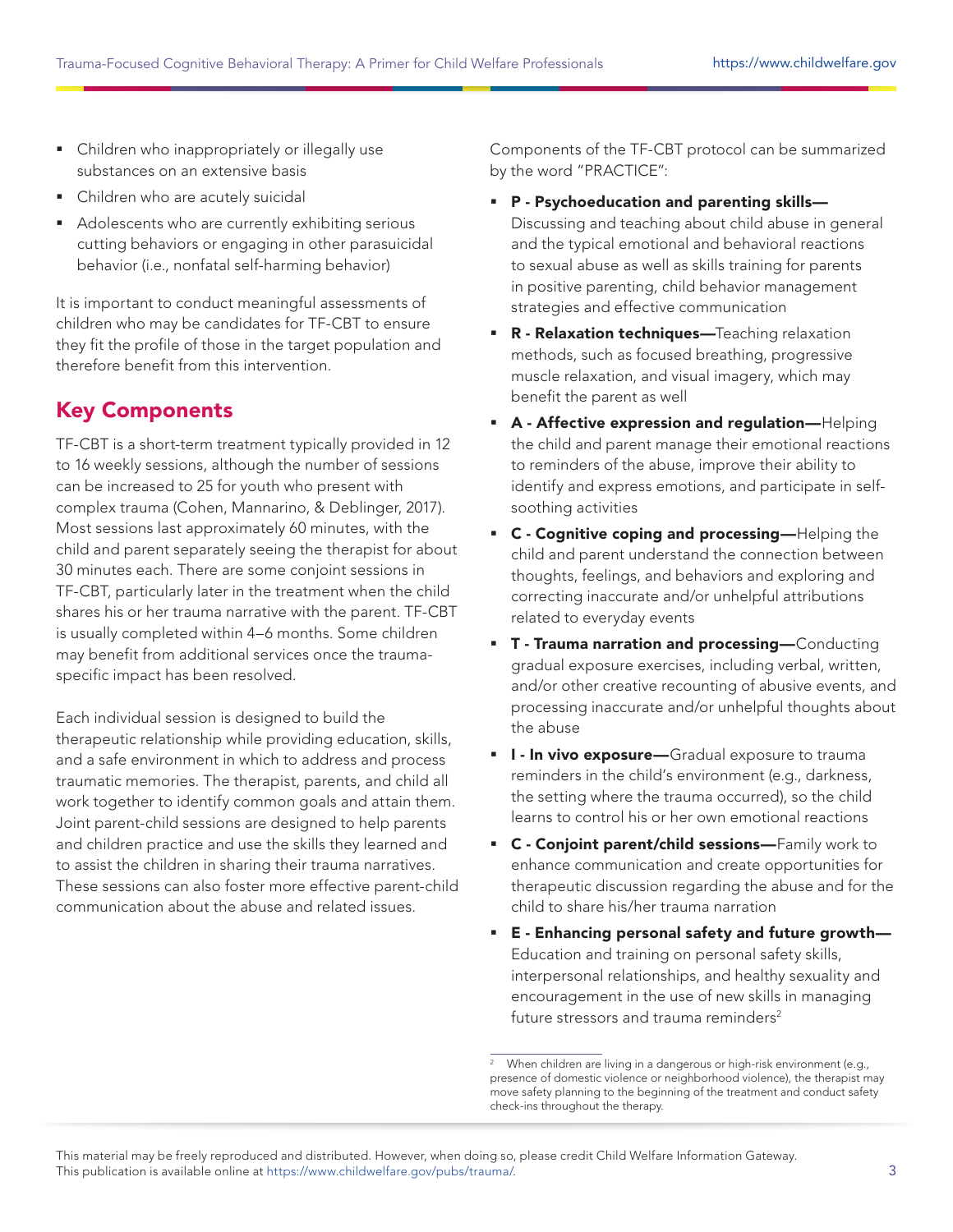## <span id="page-3-0"></span>Benefits to Using TF-CBT

At least 20 empirical investigations have been conducted evaluating the impact of TF-CBT on children who have been victims of sexual abuse or other traumatic events (Cohen & Mannarino, 2017). Research comparing TF-CBT to other tested models and services as usual (such as supportive therapy, nondirective play therapy, childcentered therapy) has shown that TF-CBT resulted in significantly greater gains for children and parents. Follow-up studies (up to 2 years following the conclusion of therapy) have shown that these gains are sustained over time. TF-CBT has been designated as an evidence-based approach by several organizations, including the California Evidence-Based Clearinghouse for Child Welfare and the National Registry of Evidence-Based Programs and Practices.

Children participating in TF-CBT show a wide range of improvements, including decreases in PTSD symptoms, depression, anxiety, behavior problems, shame, cognitive distortions, and relationship difficulties (Cohen & Mannarino, 2017; Cohen, Mannarino, & Iyengar, 2011; Lenz & Hollenbaugh, 2015). Research also demonstrates a positive treatment response for parents. Parents experience reductions in their own emotional distress and depressive symptoms as well as improvement in how they can support their children and manage their children's behavioral difficulties (Deblinger, Mannarino, Cohen, Runyon, & Heflin, 2015). Caseworkers may want to explore whether this option is available in their community. (For a listing of certified TF-CBT therapists, visit [https://tfcbt.org/](https://tfcbt.org/members/) [members/.](https://tfcbt.org/members/))

## What to Look for in a TF-CBT Therapist

If TF-CBT appears to be an appropriate treatment model for a family, you should look for a provider who has received adequate training, supervision, and consultation in the TF-CBT model as well as TF-CBT certification (see [https://tfcbt.org\)](https://tfcbt.org). If feasible, both you and the family should have an opportunity to interview potential TF-CBT therapists prior to beginning treatment. The child and parents should feel comfortable with and have confidence in the therapist with whom they will work.

The following are some specific questions to ask regarding TF-CBT:

- What is the nature of the therapist's TF-CBT training (e.g., when trained, by whom, length of training)? Is this person clinically supervised by someone trained in TF-CBT or does the therapist participate in a peer supervision group with others who are TF-CBT trained? Is the therapist certified?
- **IF** Is there a standardized, objective assessment process used to gather baseline information on the functioning of the child and family and to monitor their progress in treatment over time?
- What techniques will the therapist use to help the child manage his or her thoughts and emotions and related behaviors?
- How and when will the therapist ask the child to describe the trauma?
- Will the therapist use a combination of individual and joint child-parent sessions?
- Is the practitioner sensitive to the cultural background of the child and family? How will cultural considerations be addressed?
- Is there any potential for harm associated with treatment?

For additional information about TF-CBT training and certification, refer to <https://tfcbt.org/> and [https://www.](https://www.nctsn.org/sites/default/files/interventions/tfcbt_training_guidelines.pdf) [nctsn.org/sites/default/files/interventions/tfcbt\\_training\\_](https://www.nctsn.org/sites/default/files/interventions/tfcbt_training_guidelines.pdf) [guidelines.pdf.](https://www.nctsn.org/sites/default/files/interventions/tfcbt_training_guidelines.pdf)

#### Conclusion

TF-CBT is an evidence-based treatment approach for children who have experienced sexual abuse, physical abuse, exposure to domestic violence, mass disasters, multiple traumas, or similar traumas. It has a high level of empirical support and can offer significant results in helping children to process their trauma and overcome emotional and behavioral problems following trauma. Caseworkers should become knowledgeable about TF-CBT, as well as other commonly used treatments, to ensure they refer children and families to the most appropriate community providers and treatment interventions. They should also work with parents to make sure they are informed about the treatment options available to them.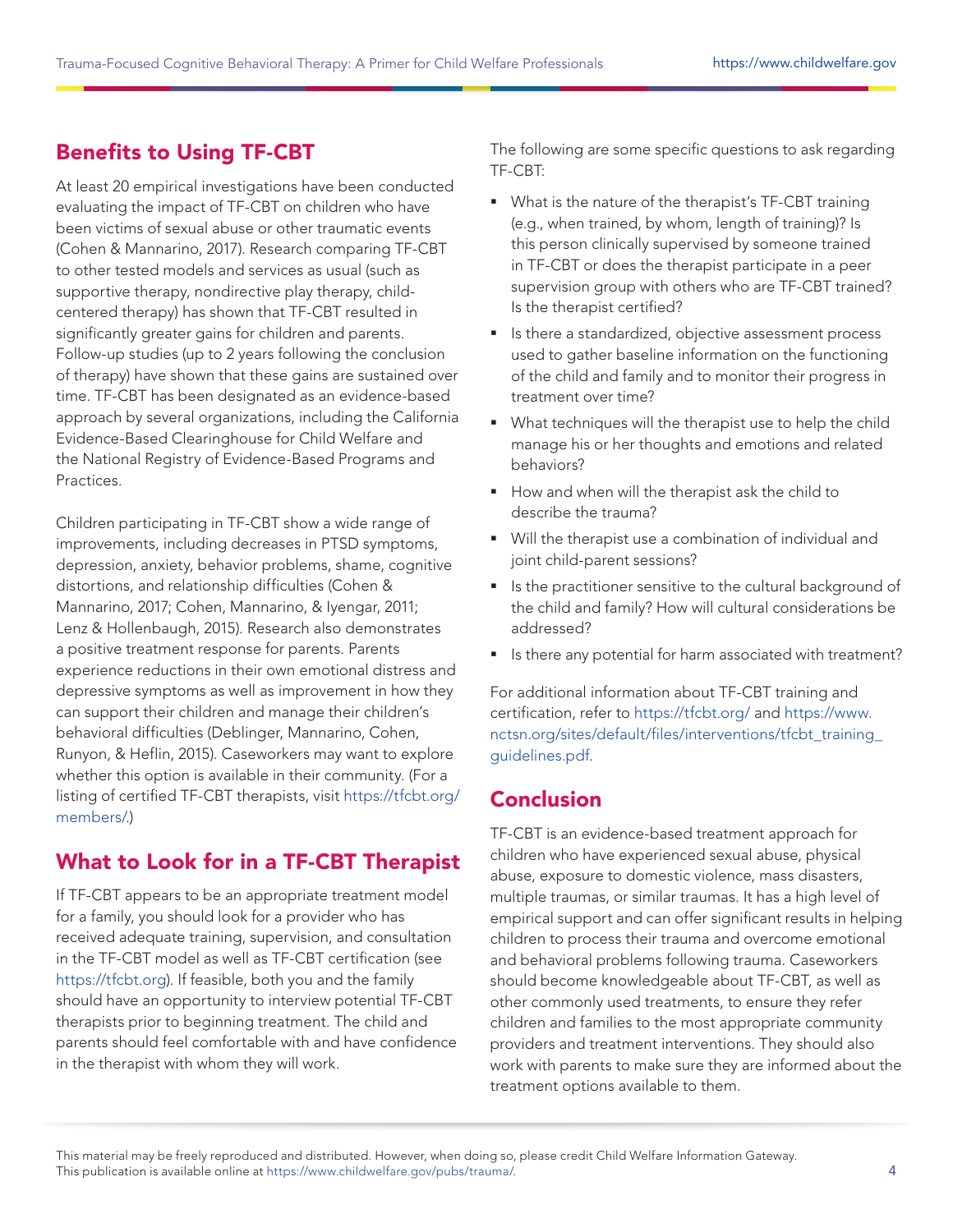#### <span id="page-4-0"></span>Additional Resources

For a comprehensive description of TF-CBT, refer to the following book, whose authors are the developers of the approach:

Cohen, J. A., Mannarino, A. P., & Deblinger, E. (2017). Treating trauma and traumatic grief in children and adolescents (2nd ed.). New York: Guilford.

For additional information about TF-CBT, view the following resources:

#### Trauma-Focused Cognitive Behavioral Therapy (TF-CBT) [webpage]

California Evidence-Based Clearinghouse for Child Welfare [http://www.cebc4cw.org/program/](http://www.cebc4cw.org/program/trauma-focused-cognitive-behavioral-therapy/detailed) [trauma-focused-cognitive-behavioral-therapy/detailed](http://www.cebc4cw.org/program/trauma-focused-cognitive-behavioral-therapy/detailed)

#### Trauma-Focused Cognitive Behavioral Therapy National Therapist Certification Program [webpage] Allegheny Health Network <https://tfcbt.org>

#### TF-CBT Web 2.0 [web course]

Medical University of South Carolina <https://tfcbt2.musc.edu>

#### **References**

- Cohen, J. A., & Mannarino, A. P. (2017). Evidence based intervention: Trauma-focused cognitive behavioral therapy for children and families. In D. M. Teti (Ed.), Parenting and family processes in child maltreatment and intervention (91–105). Cham, Switzerland: Springer International Publishing.
- Cohen, J. A., Mannarino, A. P., & Deblinger, E. (2017). Treating trauma and traumatic grief in children and adolescents (2nd ed.). New York: Guilford.

Cohen, J. A., Mannarino, A. P., & Iyengar, S. (2011). Community treatment of posttraumatic stress disorder for children exposed to intimate partner violence. Archives of Pediatrics & Adolescent Medicine, 165(1), 16–21.

Cohen, J. A., & Mannarino, A. P. (2015). Trauma-focused cognitive behavioral therapy for traumatized children and families. Child and Adolescent Psychiatric Clinics of North America, 24(3), 557–570. doi: 10.1016/j. chc.2015.02.005

Deblinger, E., Mannarino, A. P., Cohen, J. A., Runyon, M. K., & Heflin, A. H. (2015). Child sexual abuse: A primer for treating children, adolescents, and their nonoffending parents (2nd ed.). New York: Oxford University Press.

Lenz, A. S., & Hollenbaugh, K. M. (2015). Meta-analysis of trauma-focused cognitive behavioral therapy for treating PTSD and co-occuring depression among children and adolescents. Counseling Outcome Research and Evaluation, 6, 18–32. doi: 10.1177/2150137815573790

Salloum, A., Small, B. J., Robst, J., Scheeringa, M. S., Cohen, J. A., & Storch, E. A. (2017). Stepped and standard care for childhood trauma: A pilot randomized clinical trial. Research on Social Work Practice, 27, 653–663. doi: 10.1177/1049731515601898

- Salloum, A., Wang, W., Robst, J., Murphy, T. K., Scheeringa, M. S., Cohen, J. A., & Storch, E. A. (2016). Stepped care versus standard trauma-focused cognitive behavioral therapy for young children. Journal of Child Psychology and Psychiatry, 57, 614–622. doi: 10.1111/jcpp.12471
- Simonich, H. K., Wonderlich, S. A., Erickson, A. L., Myers, T. C., Hoesel, Wagner, S., & Engel, K. (2015). A statewide trauma-focused cognitive behavioral therapy network: Creating an integrated community response system. Journal of Contemporary Psychotherapy, 45, 265–274. doi: 10.1007/s10879-015-9305-4